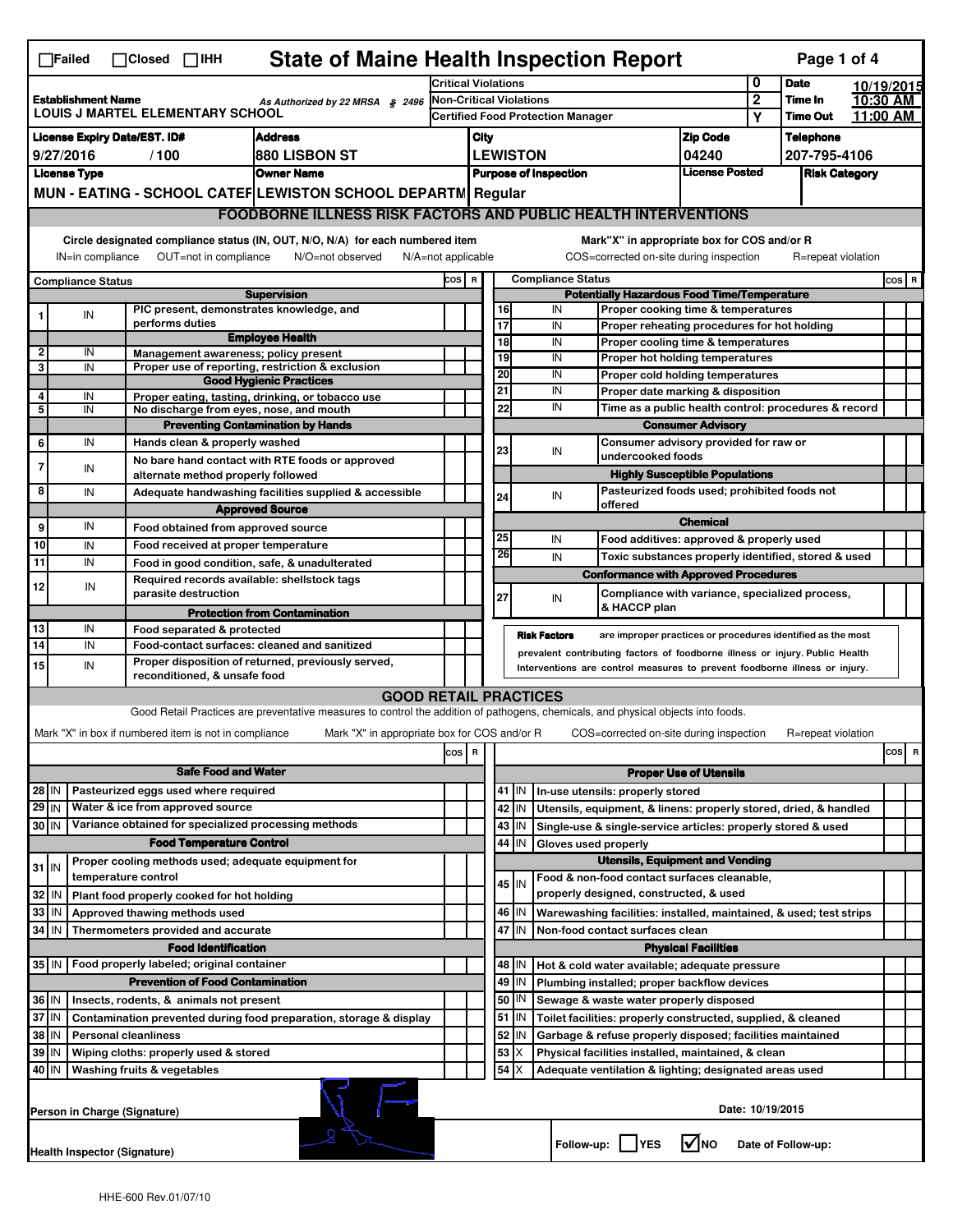|                                                   |                                 | <b>State of Maine Health Inspection Report</b> | Page 2 of 4                     |              |                   |                                  |  |  |  |  |
|---------------------------------------------------|---------------------------------|------------------------------------------------|---------------------------------|--------------|-------------------|----------------------------------|--|--|--|--|
| <b>Establishment Name</b>                         |                                 | As Authorized by 22 MRSA                       | 10/19/2015<br><b>Date</b>       |              |                   |                                  |  |  |  |  |
| LOUIS J MARTEL ELEMENTARY SCHOOL                  |                                 |                                                |                                 |              |                   |                                  |  |  |  |  |
| License Expiry Date/EST. ID#<br>/100<br>9/27/2016 | <b>Address</b><br>880 LISBON ST |                                                | City / State<br><b>LEWISTON</b> | /ME          | Zip Code<br>04240 | <b>Telephone</b><br>207-795-4106 |  |  |  |  |
| <b>Temperature Observations</b>                   |                                 |                                                |                                 |              |                   |                                  |  |  |  |  |
| Location                                          | <b>Temperature</b>              |                                                |                                 | <b>Notes</b> |                   |                                  |  |  |  |  |
| cooler                                            | 38                              |                                                |                                 |              |                   |                                  |  |  |  |  |
|                                                   |                                 |                                                |                                 |              |                   |                                  |  |  |  |  |
| freezer                                           | 11                              |                                                |                                 |              |                   |                                  |  |  |  |  |
|                                                   |                                 |                                                |                                 |              |                   |                                  |  |  |  |  |
| hot water                                         | 110 plus                        |                                                |                                 |              |                   |                                  |  |  |  |  |
|                                                   |                                 |                                                |                                 |              |                   |                                  |  |  |  |  |
| milk cooler                                       | 36                              |                                                |                                 |              |                   |                                  |  |  |  |  |
|                                                   |                                 |                                                |                                 |              |                   |                                  |  |  |  |  |
| cooler                                            | 33                              |                                                |                                 |              |                   |                                  |  |  |  |  |
|                                                   |                                 |                                                |                                 |              |                   |                                  |  |  |  |  |





**Date: 10/19/2015**

**Health Inspector (Signature)**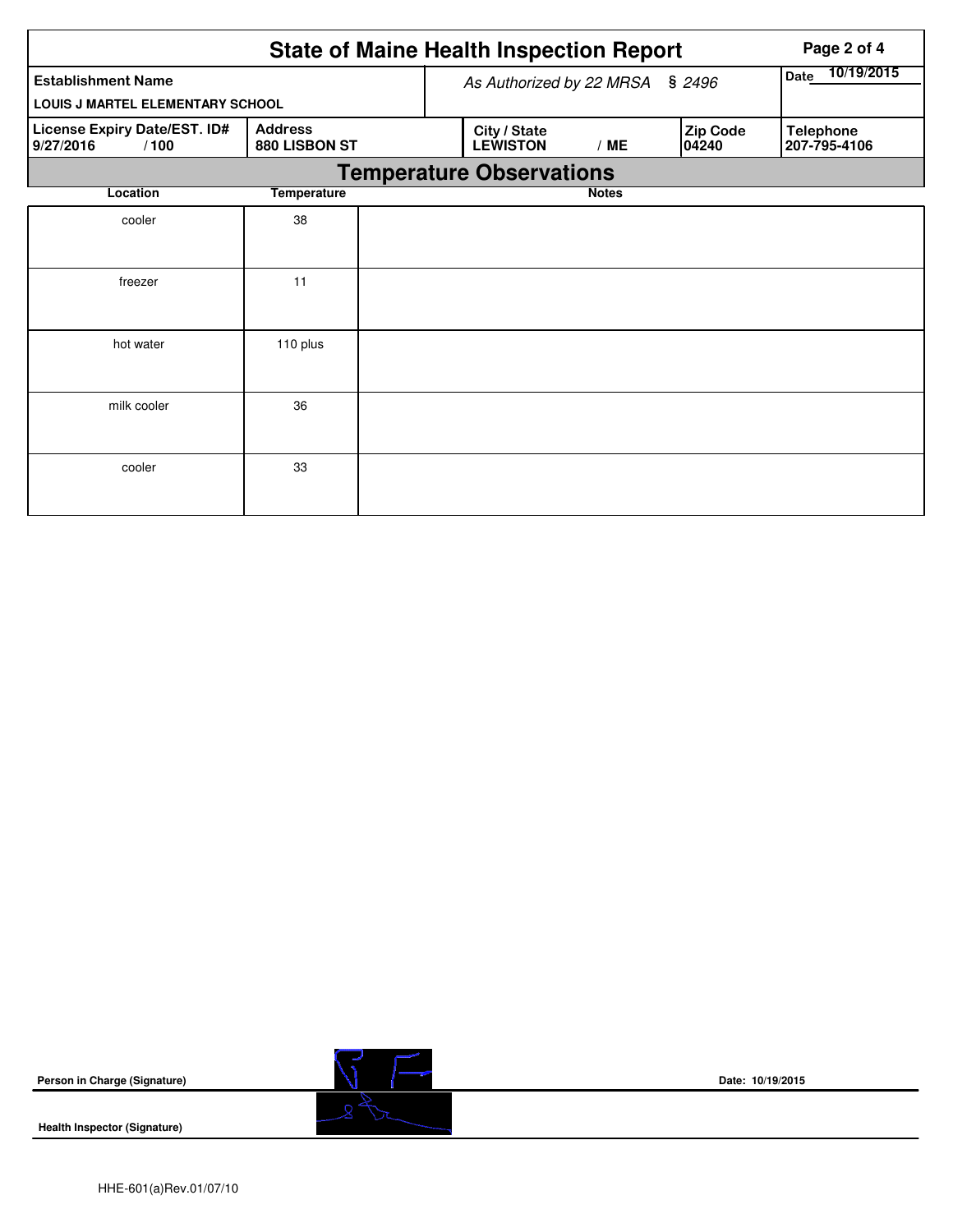| Page 3 of 4                                                                                                                                        |  |  |  |  |  |  |  |  |  |  |  |
|----------------------------------------------------------------------------------------------------------------------------------------------------|--|--|--|--|--|--|--|--|--|--|--|
| 10/19/2015<br>Date                                                                                                                                 |  |  |  |  |  |  |  |  |  |  |  |
|                                                                                                                                                    |  |  |  |  |  |  |  |  |  |  |  |
|                                                                                                                                                    |  |  |  |  |  |  |  |  |  |  |  |
| <b>Observations and Corrective Actions</b>                                                                                                         |  |  |  |  |  |  |  |  |  |  |  |
| Violations cited in this report must be corrected within the time frames below, or as stated in sections<br>8-405.11 and 8-406.11 of the Food Code |  |  |  |  |  |  |  |  |  |  |  |
|                                                                                                                                                    |  |  |  |  |  |  |  |  |  |  |  |

53: 6-501.12: N: The physical facilities are not clean.

INSPECTOR NOTES: clean ceilings & upper ventilation system-suppot beams-racks-clean all edges of flooring & cove base entire kitchen area-dirty build-up around edges of equipment.

54: 6-202.12: N: Ventilation may cause food contamination.

INSPECTOR NOTES: clean ceiling fan